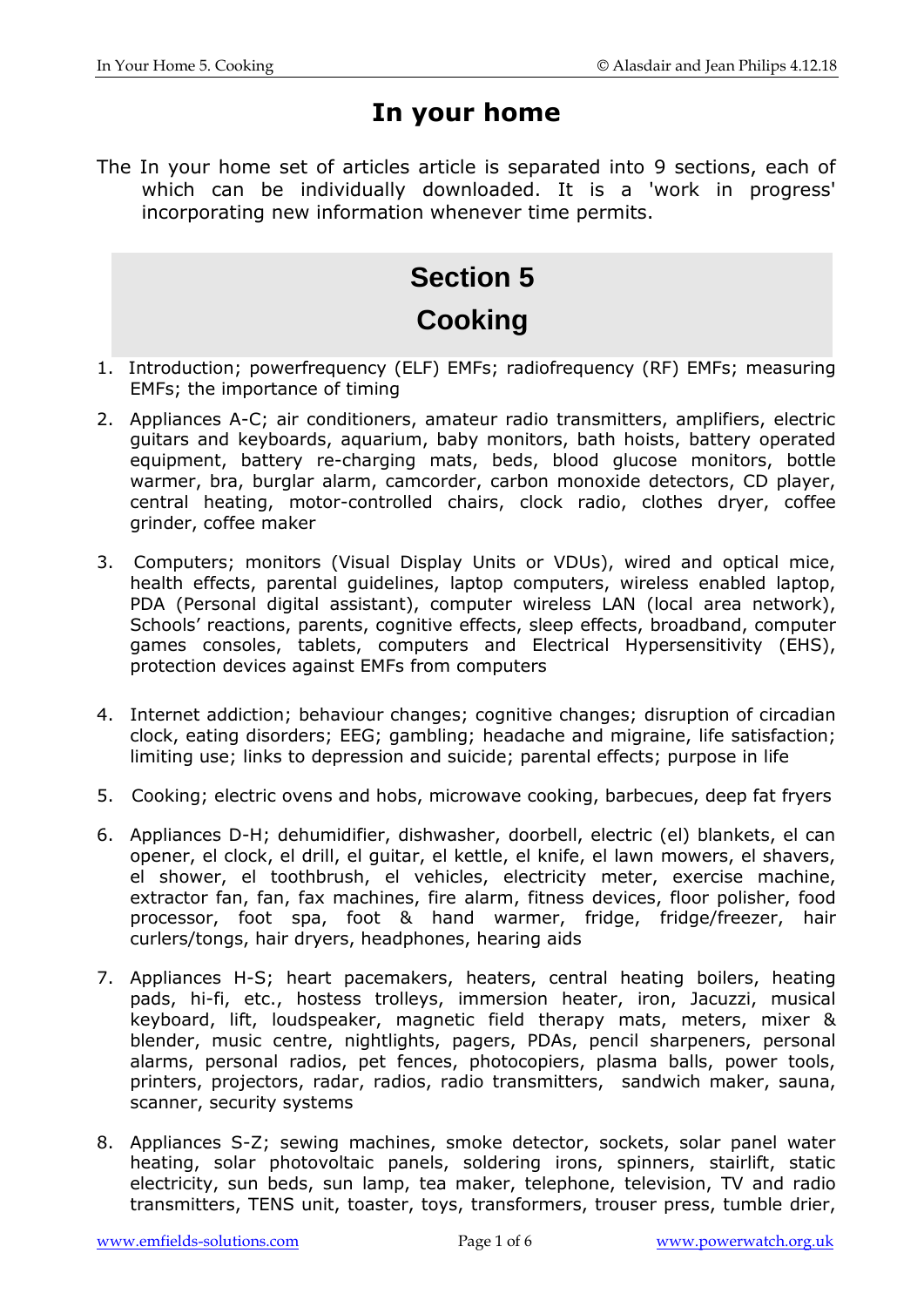typewriters, vacuum cleaners, vagina speakers, washing machines, washer/dryer, waste disposal unit, water filters, water heater, water softener, water supply, wheelchairs, wristwatches

9. Grounding & 172 references

#### **Cooking (electric ovens & hobs)**

If you are concerned about electric, magnetic and radiofrequency fields from the appliances in your home, you can measure them with an ELF meter, or RF meter available from **EMFields**.

The standard electric cooker, which has an oven, grill and top plates, gives off high magnetic fields when it is operating. These can be as high as several microtesla close to. Half a metre away the fields can still be as high as 0.2µT. Pregnant women should keep their distance, as the highest field levels can be in the area of the growing child. Prepare uncooked food in advance and keep away, as far as possible, while it is cooking.

Children's normal playing area should be at least 1.5 metres away from the front of the cooker, whilst the cooker, especially the oven, is on.

**Fan assisted ovens, double ovens, toaster ovens, grills, time switches,** etc. give off significant magnetic fields. Bear in mind the distance away from the body, particular areas to watch (breasts in women with family susceptibility to breast cancer; genital area for men who are concerned about testicular or prostate cancer), and whether you are pregnant, or you or your partner are wanting to become pregnant, or have immune system problems. Be aware of the height and distance of time switches. Keep a reasonable distance away whilst they are working. Caution is needed with regard to *all* electrical appliances.

The fields from a separate hob are lower than those of a cooker, about 0.1µT. Pregnant women are not advised to stand in front of it for longer than necessary, however.

**Ceramic** and **halogen hobs** generate similar levels of magnetic fields as conventional open-ring electric hobs.

**Magnetic induction hobs** work on a different heating principle. High EMFs are generated by the cooker on purpose, and these EMFs induce currents to flow in the pans themselves, which cause them to heat up. The top of the cooker stays relatively cool and is heated by contact with the hot pan. It is important not to place cutlery or other metal objects on the hob; there is a risk of these heating up and the danger of burning. To prevent damage to items which are susceptible to magnetic fields, such as credit cards, pocket calculators, etc, do not leave them in the immediate vicinity of the hob. Do not use the appliance as a resting place for anything else.

When cooking with a **magnetic induction hob**, the whole body is highly exposed to EMFs and hands' and arms' exposure exceeds the normal ICNIRP (not very precautionary) levels, which are set high and only protect against gross acute (immediate) effects. Induction hobs operating at 20 kHz can generate field levels 3 times higher than ICNIRP levels. Many measuring instruments (including the EMFields ELF meter) do not read above 2 kHz, so these field levels would not be picked up.

A few use 100 Hz derived from the mains supply, but most now use higher-frequency EMFs, usually between 18-23 kHz and 60-100 kHz, to induce currents into the pan. EMF current conduction (in metal and in people) is proportional to frequency. 1 microtesla at 50 KHz induces 1000 times stronger currents than the same magnetic flux level at 50 Hz. For young people (and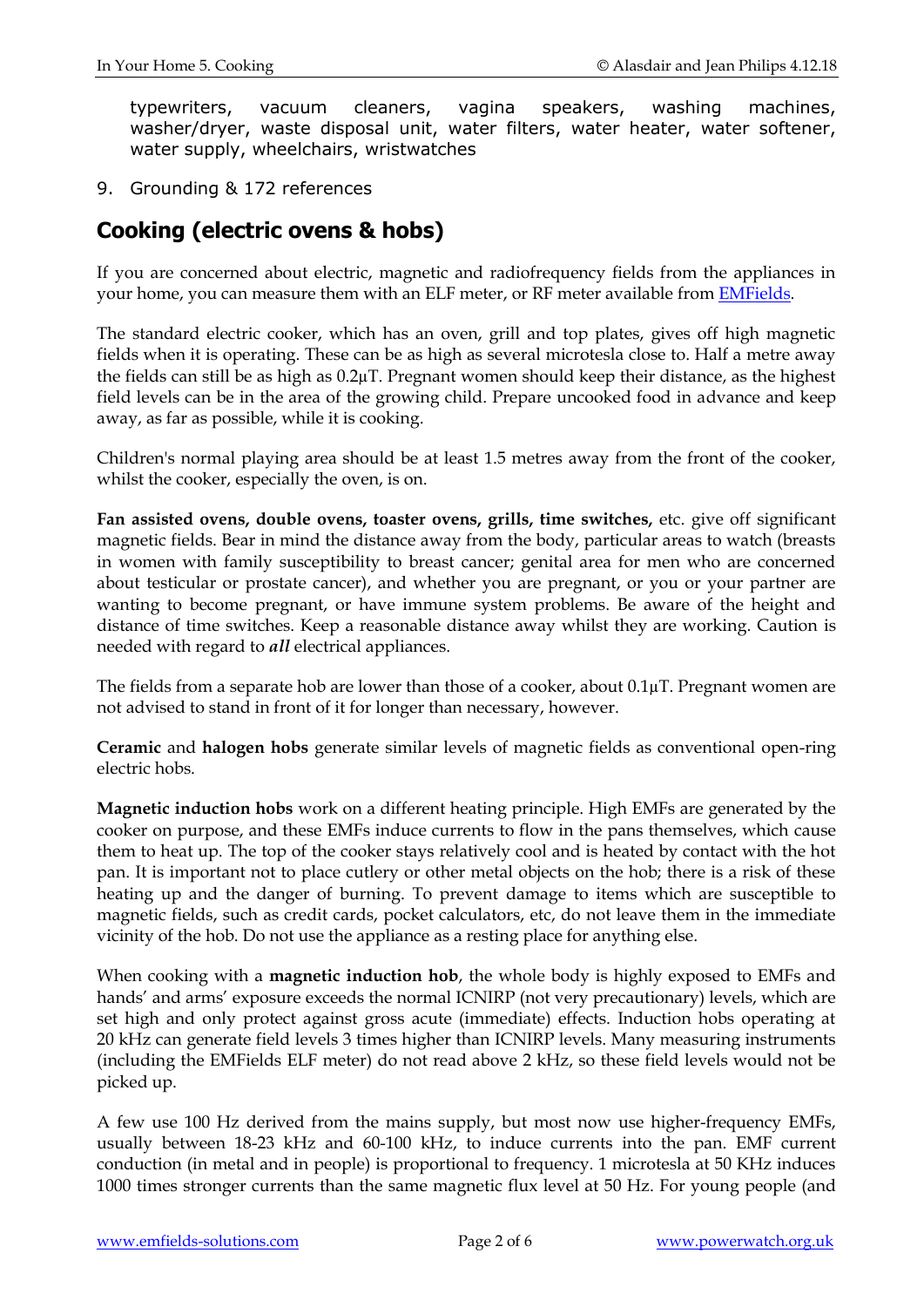pet animals) whose more sensitive hearing will be able to detect this level, cooking using an induction hob could well be accompanied by a rather unpleasant whine.

There are two main types of hob: those that only work with cast iron and stainless steel pans, and higher-frequency ones that can also heat aluminium and copper pans. The EMFs they produce around the pan usually considerably exceed international ICNIRP magnetic field guidance levels (up to 16 times above have been measured). Takenori Ueda of the Japan Offspring Foundation reports that induction hobs emit the highest level of radiation among all household electric appliances.

Some induction hobs only emit power when they detect a metal plate (e.g. cooking pan base) above them to heat, some emit fields whether or not there is something metal to heat. Small-base pans will leak magnetic fields around them.

A study in [2009,](http://www.ncbi.nlm.nih.gov/pubmed/19863202) by Sakurai found no detectable cellular genotoxicity as a result of exposure to magnetic fields for 2 hours from an induction heating hob.

Whilst there is not a unanimous agreement that EMFs are linked to health problems, neither the government nor industry seems willing to make attempts to limit EMF exposure from induction hobs, both sides agreeing about the safety of the hob, while saying it is the responsibility of the other party to communicate possible risks.

Induction hobs are being installed as a first option in new build houses in some European countries.

**Slow cookers** usually use very low power and do not pose a significant EMF hazard.

The fields from a **cooker hood** motor are high, about 0.26µT half a metre away. Limit the time you spend in front of a cooker hood when it is dark, as high fields near head height inhibit the production of melatonin, necessary for good health, for the following night-time period.

## **Microwave Cooking**

#### **How microwaves cook food**

Microwaves generated from the magnetron bombard the food, causing the polar molecules to rotate at the same frequency millions of times a second. The oxygen of water molecules reacts most sensitively. All this agitation creates molecular friction, which heats up the food. The friction also causes substantial damage to the surrounding molecules, often tearing them apart or forcefully deforming them. This is contrary to conventional heating of food where heat transfers convectionally from without to within. Cooking by microwaves begins within the cells and molecules where water is present and where the energy is transformed into frictional heat.

In addition to the violent frictional heat effects, called thermic effects, there are also athermic effects which have hardly ever been taken into account. These athermic effects are not presently measurable, but they can also deform the structures of molecules and have qualitative consequences.

For example the weakening of cell membranes by microwaves is used in the field of gene altering technology. Because of the force involved, the cells are actually broken, thereby neutralizing the electrical potentials, the very life of the cells, between the outer and inner side of the cell membranes. Impaired cells become easy prey for viruses, fungi and other microorganisms. The natural repair mechanisms are suppressed and cells are forced to adapt to a state of energy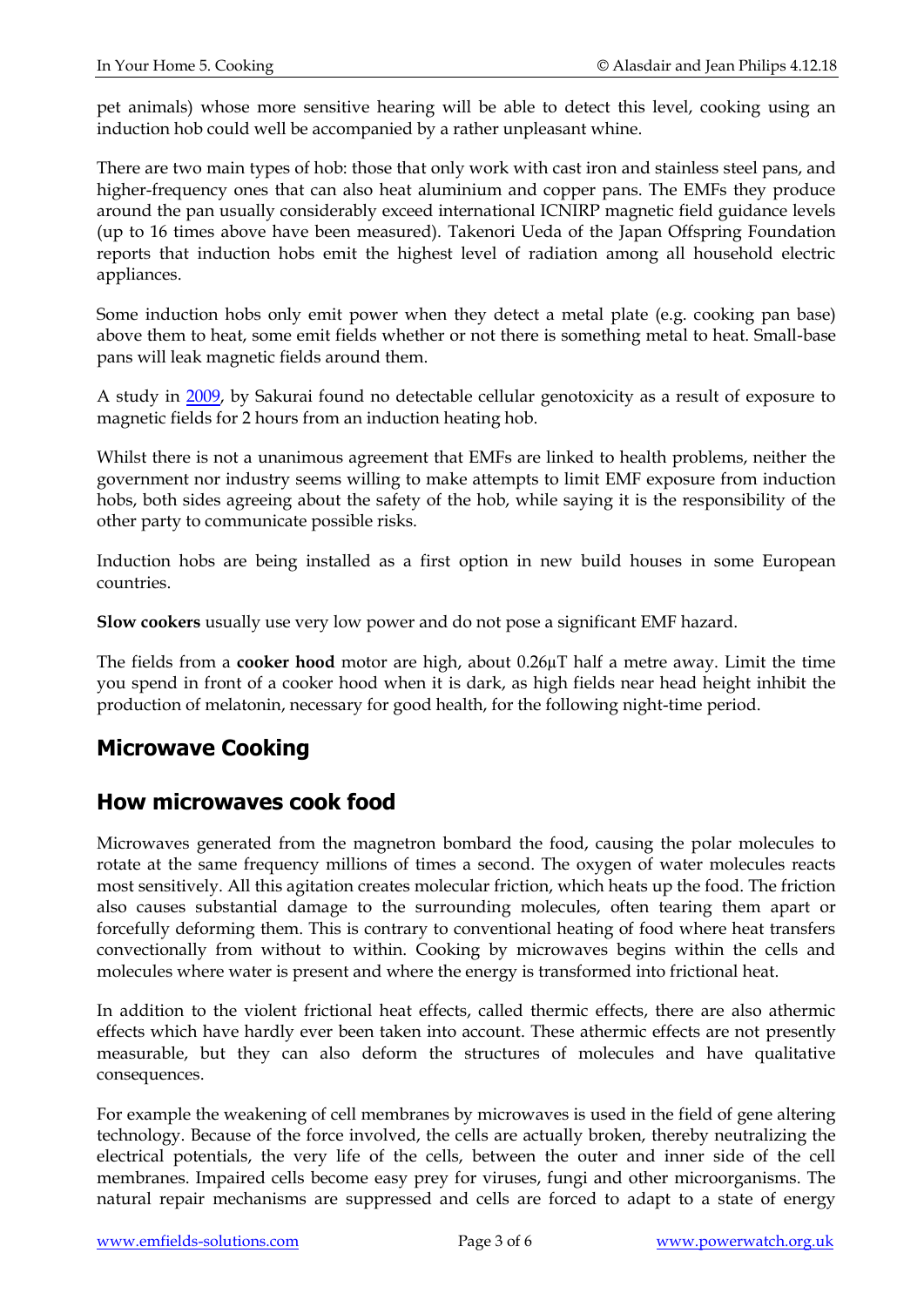emergency -- they switch from aerobic to anaerobic respiration. Instead of water and carbon dioxide, the cell poisons hydrogen peroxide and carbon monoxide are produced."

The same violent deformations that occur in our bodies, when we are directly exposed to radar or microwaves, also occur in the molecules of foods cooked in a microwave oven. This radiation results in the destruction and deformation of food molecules. Microwaving also creates new compounds, called radiolytic compounds, which are unknown fusions not found in nature. Radiolytic compounds are created by molecular decomposition - decay - as a direct result of radiation.

After some 20 years of research into their use, Soviet Russia banned the use of microwave ovens for heating food in 1976 as they decided that the dangers outweighed the benefit of speed. They were allowed again from 1987 when, under Perestroika, Gorbachev allowed many business pressures to change problematic Russian regulations that did not fit in with "Western Free-Trade" practice.

Some Russian researchers have reported a marked acceleration of structural degradation leading to a decreased food value of 60 to 90% in all microwaved foods tested. They found significant decreases in the bio-availability of B complex vitamins, vitamin C, vitamin E, essential minerals and lipotropics (substances that prevent abnormal accumulation of fat). This was confirmed in a Japanese study when they found that approximately 30-40% of vitamin B12 was lost in foods cooked by microwaves (Watanabe [1998\)](http://www.ncbi.nlm.nih.gov/pubmed/10554220). B12 deficiency is one of the factors that can cause dementia.

Dr C Garcia-Viguera (2003, [2007](http://www.ncbi.nlm.nih.gov/sites/entrez?Db=pubmed&Cmd=ShowDetailView&TermToSearch=17979232&ordinalpos=2&itool=EntrezSystem2.PEntrez.Pubmed.Pubmed_ResultsPanel.Pubmed_RVDocSum) (lead author Lopez-Berenguer)) found that broccoli lost 97% of its antioxidants (vitamin C) when microwaved. There were also reductions in phenolic compounds and glucosinolates. Mineral levels remained stable. In general, the authors concluded, "*the longest microwave cooking time and the higher volume of cooking water should be avoided to minimise losses of nutrients."* She suggested that this may apply to other vegetables, but they were not tested. It was felt that the results could have implications for public health.

Scientists at China Agricultural University's College of Food Science & Nutritional Engineering in Beijing looked at different forms of cooking and their production of acrylamide, a cancer-causing chemical. They found that microwaving food produced more acrylamide than boiling or frying (at 180°C), and that 750 Watt ovens produced more acrylamide than 500 Watt ovens (Yuan [2007\)](http://www.ncbi.nlm.nih.gov/pubmed/17995763?ordinalpos=3&itool=EntrezSystem2.PEntrez.Pubmed.Pubmed_ResultsPanel.Pubmed_RVDocSum). However, scientists at the University of Mersin's Department of Food Engineering (Turkey) used a microwave oven to pre-cook french fries to reduce the cooking time needed, as the volume of acrylamide produced is related to length of frying time. The reduction in acrylamide was 36% @ 150°C; 41% @ 170°C; and 60% @ 190°C.

There seems to be a growing body of evidence that suggests that human breastmilk or baby formula is changed if heated in a microwave. The vitamin content is depleted and certain amino acids are converted into related substances that are biologically inactive. Some of the altered amino acids are poisons to both the nervous system and the kidneys. Paediatrician John Kerner and colleagues at Stanford University found that milk lost lysozome activity, antibodies, and fostered the growth of more potentially pathogenic bacteria. Others found that microwaving human breast milk destroyed 98% of its immunoglobulin-A antibodies and 96% of its liposome activity (which inhibits bacterial infections). This breast milk was heated from frozen, which does not happen usually, we would imagine, except under special circumstances, such as in hospitals. It is unclear whether the breast milk in question may have been affected by other factors, such as maternal stress, under these circumstances.

In the early 1990s a hospital in Minneapolis, Minnesota, distributed pamphlets warning people against using microwave ovens to heat infant formulas because they altered the food.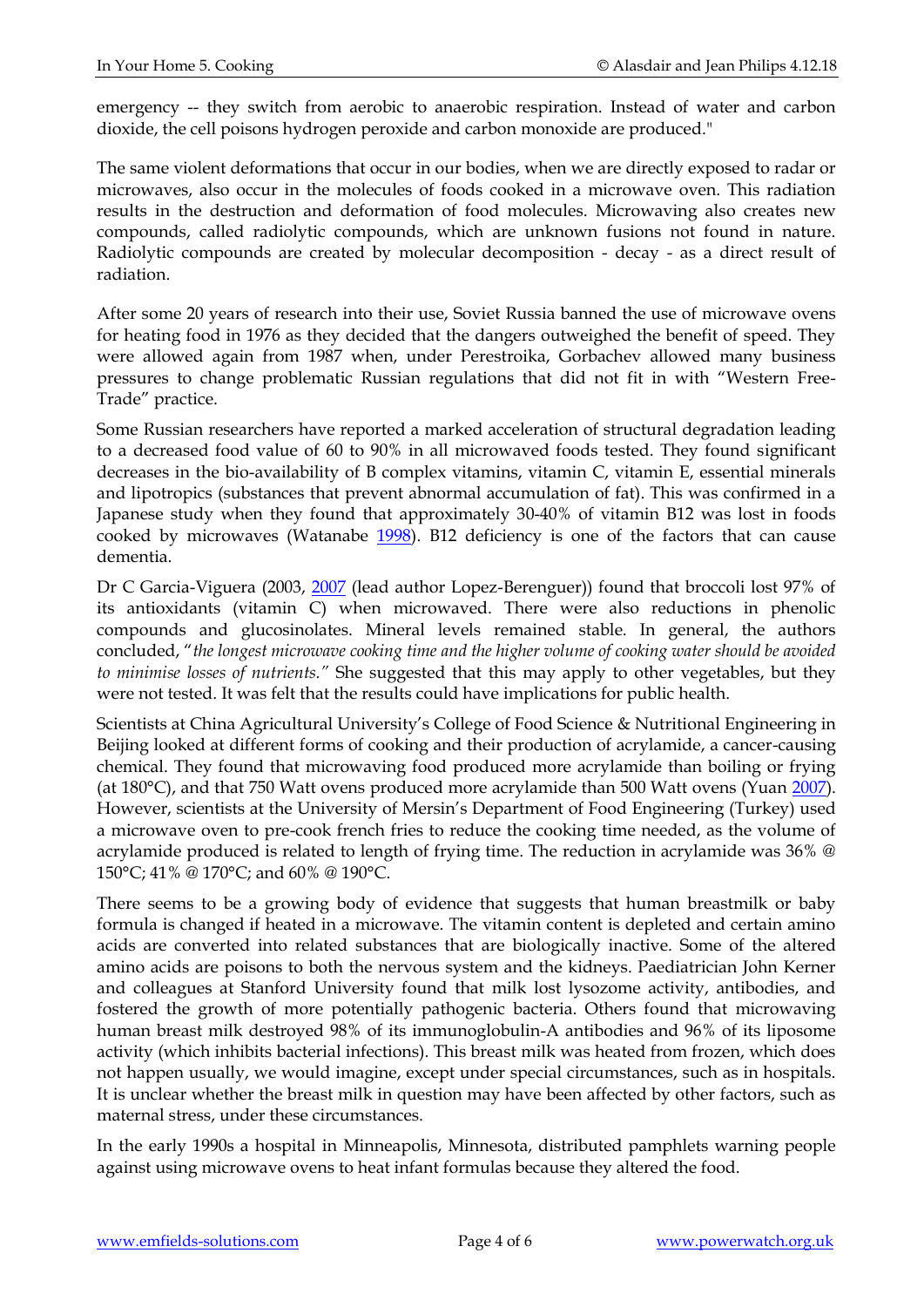*"Although microwaves heat food quickly, they are not recommended for heating a baby's bottle. The bottle may seem cool to the touch, but the liquid inside may become extremely hot and could burn the baby's mouth and throat. Also, the buildup of steam in a closed container, such as a baby bottle, could cause it to explode. Heating the bottle in a microwave can cause slight changes in the milk. In infant formulas, there may be a loss of some vitamins. In expressed breast milk, some protective properties may be destroyed. Warming a bottle by holding it under tap water, or by setting it in a bowl of warm water, then testing it on your wrist before feeding may take a few minutes longer, but it is much safer."*

A Bohmert, the anthroposophist, reported the following *"water samples were heated, some in a microwave oven and others conventionally, and then left to cool before use. These water samples were used to bring grain to germination. The grain in contact with microwaved water was the only one that did not germinate."*

Microwave cooking has been shown to heat food unevenly, which means that some of the food is not heated sufficiently to kill all the bacteria or parasites that might be present. This uneven heating also creates hotspots in foods that release synthetic oestrogens found in certain plastics (Gittleman). Frozen hamburgers, fish and warmed-up dishes all may have cool areas in them that could promote the growth of pathogens. Live unkilled microbes may remain to grow in an unrefrigerated dish.

Microwave ovens from various suppliers were used to cook naturally contaminated whole chickens according to the manufacturers' instructions. Many yielded visible Listeria bacteria after microwave cooking (FAC).

Russian investigations were published by the Atlantis Raising Educational Center in Portland, Oregon. Carcinogens were formed in virtually all foods tested. No test food was subjected to more microwaving than necessary to accomplish the purpose, i.e., cooking, thawing, or heating to insure sanitary ingestion. Here's a summary of some of the results:

•Microwaving prepared meats sufficiently to insure sanitary ingestion caused formation of d-Nitrosodienthanolamine, a well-known carcinogen.

•Microwaving milk and cereal grains converted some of their amino acids into carcinogens. •Thawing frozen fruits converted their glucoside and galactoside containing fractions into carcinogenic substances.

•Extremely short exposure of raw, cooked or frozen vegetables converted their plant alkaloids into carcinogens.

•Carcinogenic free radicals were formed in microwaved plants, especially root vegetables.

#### **Biological changes**

Microwave exposure caused a higher degree of protein unfolding than usual thermal stress at the same temperature (George [2008\)](http://www.ncbi.nlm.nih.gov/pubmed/18240290?ordinalpos=4&itool=EntrezSystem2.PEntrez.Pubmed.Pubmed_ResultsPanel.Pubmed_RVDocSum).

## **Chemical leakage of packaging**

Heat susceptors are visible thin, gray strips or disks of metallized plastic that absorb microwave energy and turn the surface of the package into a very hot little frying pan (reaching temperatures of 300-500 degrees F), that can make microwaved foods brown and crisp or crunchy.

The grease-repelling papers used for some microwavable packaged foods, in particular microwavable popcorn, may be responsible for the levels of PFOA, a suspected carcinogen, in the blood of most Americans.

Haldimann [\(2007\)](http://www.ncbi.nlm.nih.gov/sites/entrez?Db=pubmed&Cmd=ShowDetailView&TermToSearch=17613073&ordinalpos=1&itool=EntrezSystem2.PEntrez.Pubmed.Pubmed_ResultsPanel.Pubmed_RVDocSum) found increased concentration of antimony (which in small doses can cause headaches, dizziness and depression), as a result of cooking with polyethylene terephthalate (PET) oven-proof trays (used to package ready-to-eat meals). Claire Nelson received a top science prize from the American Chemical Society for research demonstrating that subjecting common